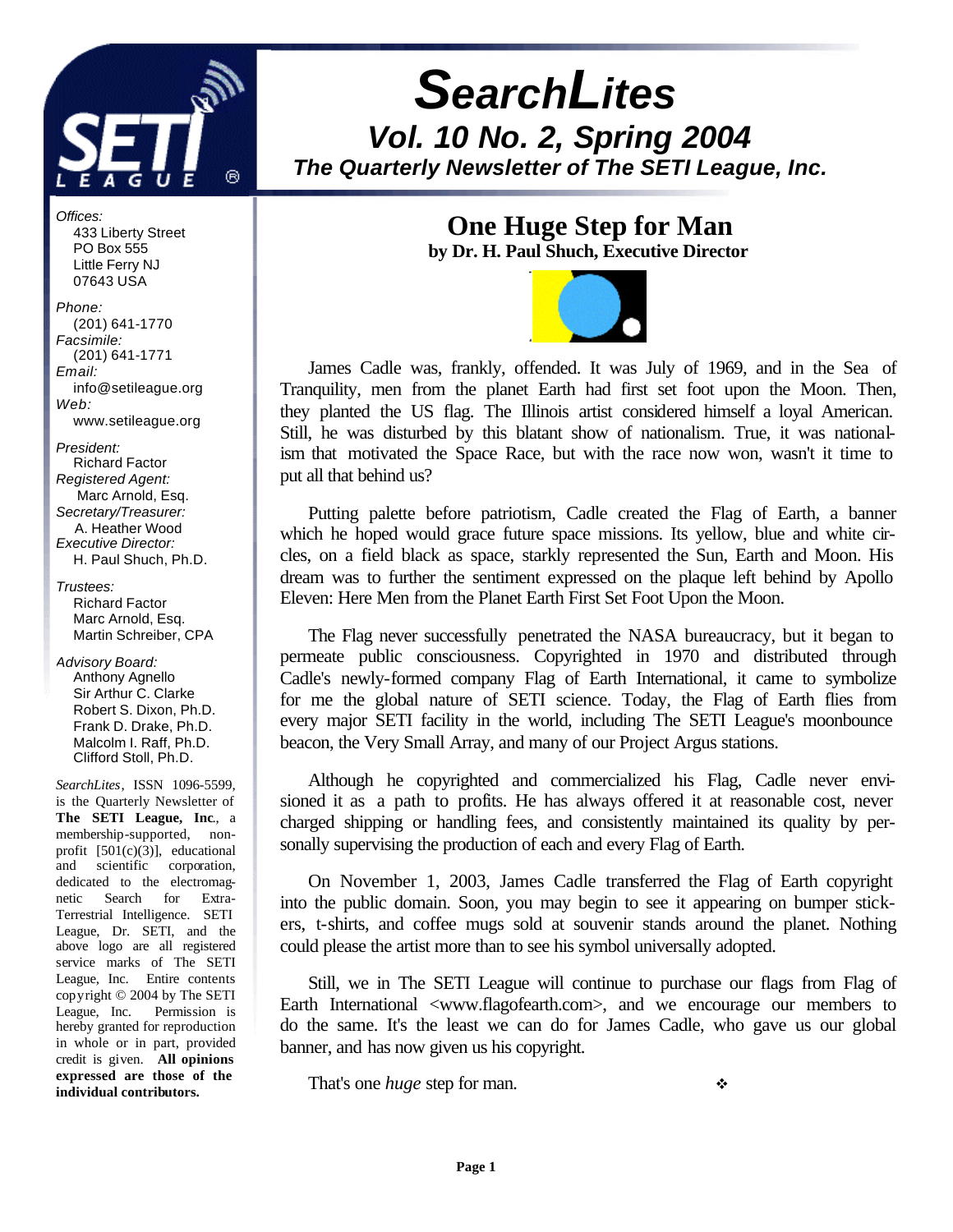### **Executive Director's Annual Message**

#### Dear SETI Supporters,

Although it always pleases me to address you about SETI science and technology, in recent years my annual messages have concentrated more on financial news. I am afraid this year is no exception, although I am glad to have good news to share with you this time around.

Good news, however, is a double-edged sword. I am pleased to be able to report that, for the first time in four years, The SETI League has concluded Calendar Year 2003 in the black. But I must honestly tell you that the only thing saving us from the prevailing deficit of the past several years is the uncommon generosity of a single individual. During 2003, with financial insolvency looming large, our most generous supporter dug deep, and increased his already substantial annual pledge of support by a whopping \$50,000. Thus, we live to carry on our search for another year.

It's been a good year, as far as our educational, scientific, and technological efforts are concerned, as you will read in the pages of our upcoming Annual Report. I am very proud of what you, our members and supporters, have accomplished on but a single strand of a shoestring. But as your reputed Chief Scientist, I continue to be frustrated by what has become the reality of the new century: an ever-increasing portion of my time and attention is being diverted away from SETI science, and toward financial crisis management.

Yes, we have managed to contain costs significantly, through expanded use of electronic media, and decreasing reliance upon printing and post to distribute SETI materials around the world. And yes, we continue to be the world's pre-eminent grassroots scientific endeavor. But the roots seem to be withering. During 2003, fully 86 percent of The SETI League's revenues came from the pockets of just three incredibly generous donors.

Not that I am ungrateful to these giants of SETI privatization. But if we, as a global organization, are to fulfill our mission, we are going to need the modest contributions of several thousand more supporters. Our membership is lagging alarmingly. Show me that our interest is not. Together, we will yet achieve Contact.

> Yours for SETI Success, H. Paul Shuch, Ph.D.

### *Editorial:* **SETI and the Environment by H. Paul Shuch, Ph.D. Executive Director**

The preservation of Earth's environment, and responsibly husbanding her finite resources, are concerns on the minds of every thinking and caring human. We in The SETI League are no exception, though we are not exactly environmental scientists. Or are we? While most believe that the answers to the preservation of our home world must come from the minds of women and men, let me posit the radical notion that some of those answers might come from space.

The long-held conviction of humankind being alone in the cosmos is finally falling into disfavor. Once solely the province of science fiction authors, today the concept of a universe teeming with life is becoming the accepted scientific paradigm. And since even the most skeptical astronomers note that ours is a relatively young planet orbiting a merely middle-aged star, it is generally held that neighboring civilizations, warmed by the fusion fires of distant suns, are likely to be far older than we.

Does older necessary denote wiser? Just possibly, if other worlds have been faced with their own fair share of environmental crises. Because only the wise survive, and those who have answered nature's challenges may well build stable societies that can live for as long as stars burn.

So where does SETI fit into this picture? By adopting a perspective broader than John Lennon's. Imagine a cosmic community of older, wiser civilizations, who have learned to preserve the resources of their home worlds, and live in harmony with nature. Imagine that they have devised means to communicate, and have pooled their collective knowledge into something akin to the fabled Encyclopedia Galactica. Now imagine that our technology will enable us some day to tap into that database. Might we find there the wisdom of the ages, and learn to apply it to planetary protection?

I live on Earth's northern hemisphere, where it is now getting to be spring. Spring is the season of enewal. It is at this time of year that we celebrate Earth Day, and it was on Earth Day just eight years ago that The SETI League launched its *Project Argus* all-sky survey. We began by seeking mere existence proof, evidence that our cosmic companions choose to communicate by means which we can recognize. We have yet to detect that evidence, but that does not deter us. Because beyond contact lies communication, and the opportunity to avail ourselves of the collective wisdom and knowledge of countless worlds.

Or, perhaps there is no Encyclopedia Galactica. Maybe *they* aren't there at all, because they squandered their planet's resources as foolishly as we seem to be squandering ours. In which case, we're all alone, and on our own. And if, through lack of evidence, SETI science eventually reaches that pessimistic conclusion, then don't we have an obligation to treat our fragile spaceship Earth with a bit more reverence?  $\bullet\bullet$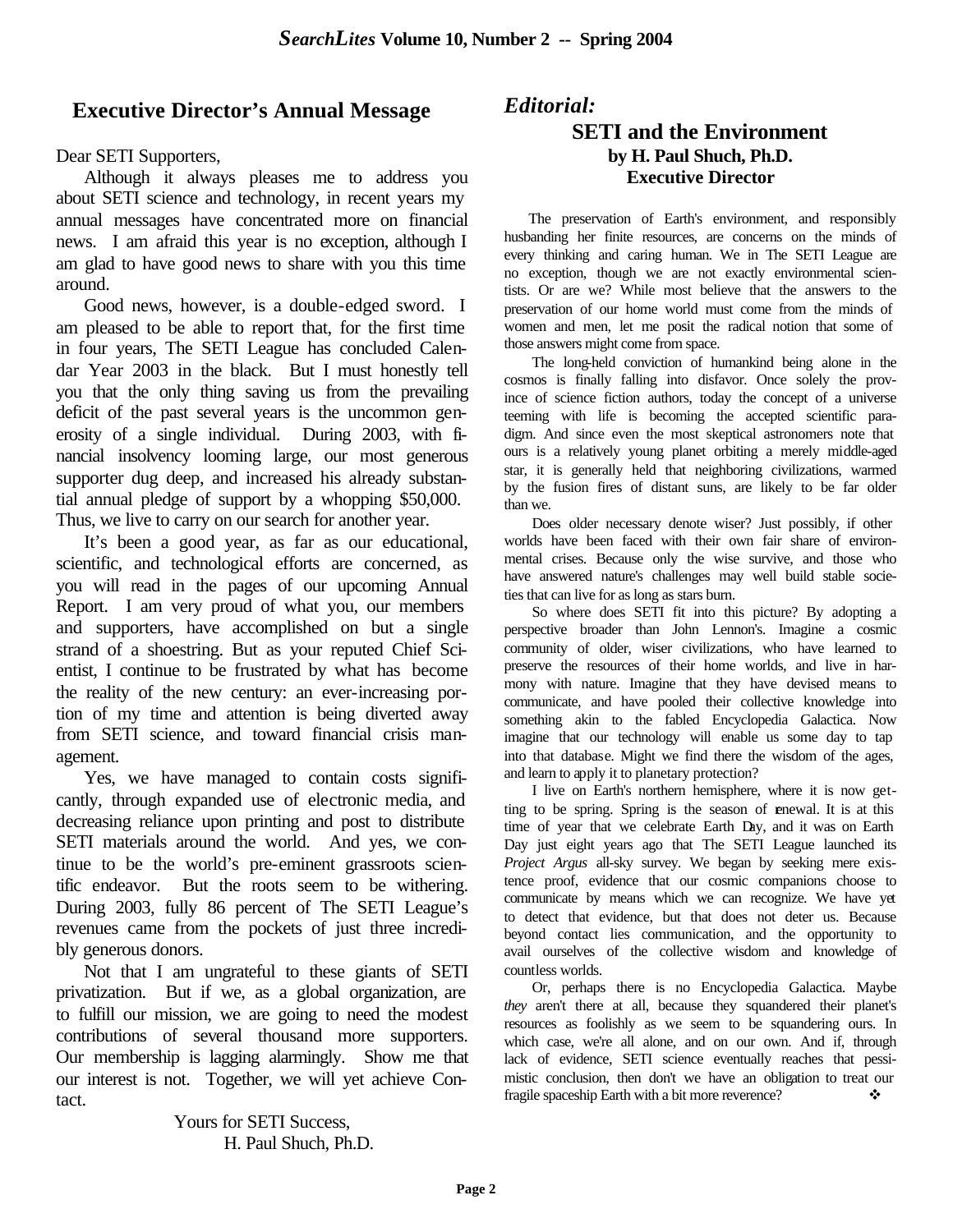## *EuroSETI04* **Science and Technology Workshop**

**March 26-28, 2004, Heppenheim Germany**



*EuroSETI0*4, The SETI League's first European **SETI Science and Technology Workshop**, is scheduled to run from 26 to 28 March 2004. The *EuroSETI04* program will include a keynote speech, lectures, workshops, panel discussions, and related activities. Academic papers will be presented on a variety of topics related to the scientific Search for Extra-Terrestrial Intelligence. A formal Proceedings is being published, and various social events are scheduled, to encourage further collaboration between SETI researchers, enthusiasts, and SETI League members throughout Europe.

EuroSETI04 is being hosted by the Starkenburg Observatory, Heppenheim Germany. Full *EuroSETI04* details, including registration and lodging, transportation, and special activities, are posted to The SETI League website, at <http://www.setileague.org/seticon/euro2004.htm>. v

## **What Do You Want From Your Website? by Dr. H. Paul Shuch, Executive Director**

Perhaps you are familiar with GuideStar, the nonprofit organization that exists to serve the organizational and financial needs of other nonprofit organizations (including The SETI League). They conducted an interesting survey recently, of both those who run nonprofit websites and those who contribute to nonprofits. I was one of the webmasters asked to participate. The survey found an interesting disconnect in the two groups' expectations for a website.

The GuideStar survey listed about a dozen areas of website content, and asked members of both groups to rank them in terms of importance. The donor group ranked "information about how the charity spends my contributions" firmly in first place. By contrast, that was number 7 on the list for nonprofit webmasters.

This got me to thinking. There's a wealth of financial information on The SETI League website, but it's scattered all around, and it takes a good detective to sleuth it all out.

Not any more. Last year we added a new section of The SETI League website, pulling all our financial information together in one place. Browse to www.setileague.org/finances and it's all linked from there. Everything from budgets to audits to grants to tax returns to annual reports. We even list you, our generous donors (unless you prefer to remain anonymous). Let me know if you find this section useful, and if there's anything else you'd like to see added.

Now that you know how we use your generous membership contributions, it's up to you to keep them coming!  $\cdot \bullet$ 

#### **Announcing our SETICon04 Banquet Speaker**

The SETI League and the 11th International Ham Radio Moonbounce Conference are pleased to announce that they have scheduled **Prof. Joseph Taylor, K1JT** as featured speaker at their joint Banquet on 7 August 2004. Dr. Taylor, Professor of Physics and former Dean of Faculty at Princeton University, shared the 1993 Nobel Prize in Physics with his former student Russell Hulse, for research stemming from their discovery at the Arecibo Observatory of binary pulsars.

Joe Taylor is both a world-class radio astronomer and a lifelong radio amateur, well known for his development of the WSJT and JT-44 digital communications modes being used for moonbounce, meteor scatter and tropo-scatter contacts worldwide. Using his own software and a modest station, he regularly places well in ARRL VHF/UHF and Moonbounce Contests. He routinely acknowledges the prominent role which his amateur radio background has played in his professional and academic success, and can be expected to touch on the important contributions still to be made by dedicated amateurs in the fields of radio astronomy and SETI.

The SETICon04 banquet is sure to be a sellout, and tickets will likely not be available at the door. You are encouraged to pre-register for this year's banquet by 30 June 2004.  $\bullet\bullet$ 

### **Event Horizon**

**March 12 - 14, 2004**: Contact 2004 - Mars, Myth and Reality, Mountain View CA.

**March 19 - 21, 2004**: Lunacon 2004, Rye NY.

**March 26 - 28, 2004:** *EuroSETI04 Science and Technology Workshop*, Heppenheim Germany.

**March 30, 2004:** Dr. SETI ® presents *Sing a Song of SETI* at the Starkenburg Observatory, Heppenheim Germany.

**April 16 - 18, 2004:** 30th Annual Eastern VHF/UHF Conference, Enfield CT.

**April 17, 2004, 0000 UTC - 2359 UTC**: Sixth annual SETI League Ham Radio QSO Party, 14.204, 21.306, and 28.408 MHz.

**April 23 - 24, 2004:** 8th Annual Southeastern VHF Society Conference, Atlanta GA.

**May 1 - 2, 2004**: 29th Annual Trenton Computer Festival, Edison NJ.

**May 28 - 31, 2004**: Balticon 38, Baltimore MD.

**June 28 - 30, 2004**: SARA Conference, NRAO Green Bank WV.

**July 12 - 16, 2004**: Bioastronomy 2004: Search for Habitable Worlds, Reykjavik Iceland.

**July 22 - 25, 2004**: *Central States VHF Conference*, Mississauga, Ontario, Canada.

**August 6 - 8, 2004**: *SETICon 04* SETI League Technical Symposium and Annual Membership Meeting, in conjunction with the *11th International Ham Radio Moonbounce Conference*, The College of New Jersey, Ewing (Trenton area) NJ.

**September 2 - 6, 2004**: *Noreascon 4* World Science Fiction Convention, Boston MA.

**October 4 - 8, 2004**: *55th International Astronautical Congress*, Vancouver BC Canada.

**December 10 - 12, 2004**: *Philcon '04*, Philadelphia PA.

**August 4 - 8, 2005**: *Interaction* World Science Fiction Convention, Glasgow, Scotland UK.

**October 17 - 21, 2005**: *56th International Astronautical Congress*, Fukuoka, Japan. v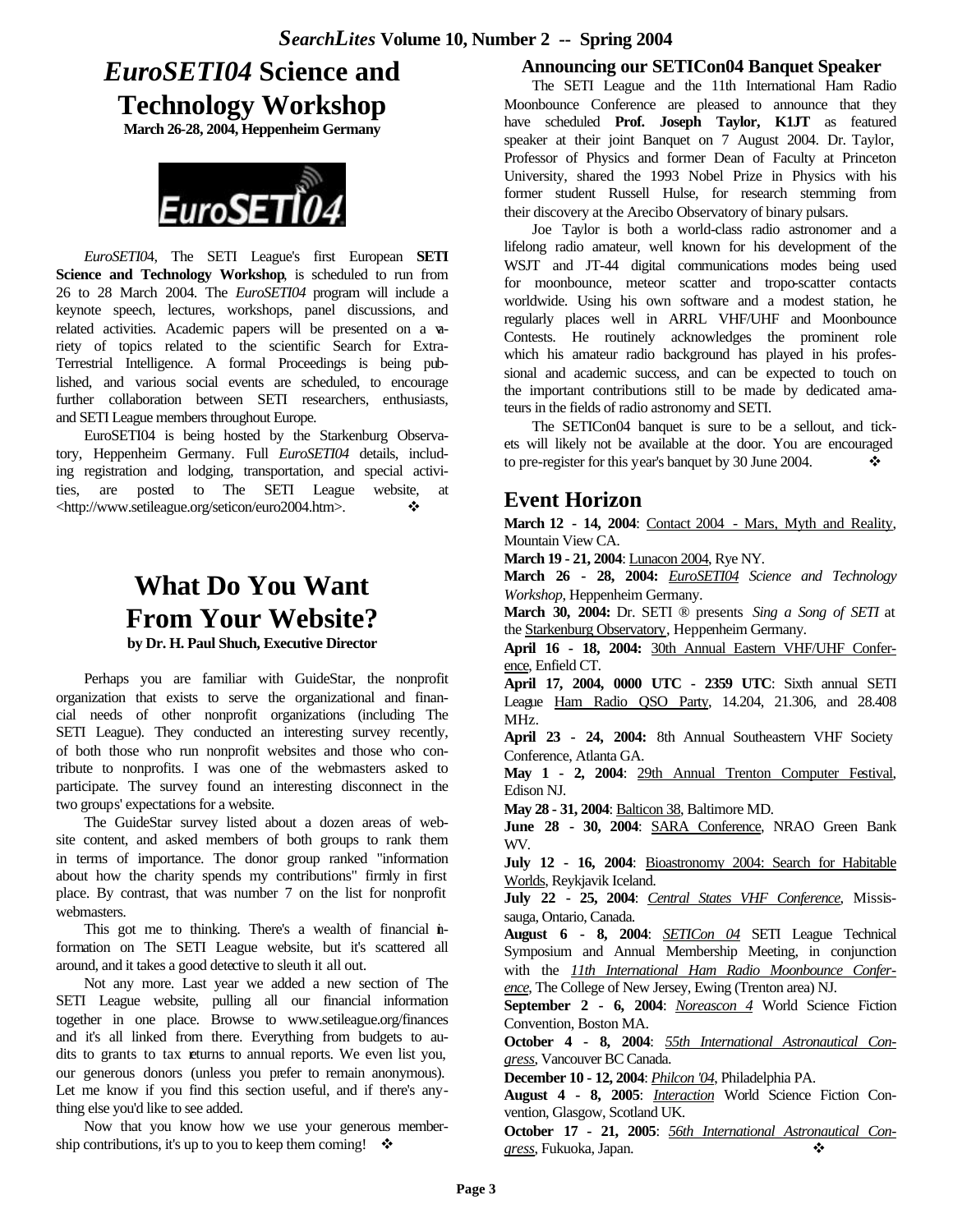*Ask Dr. SETI ®*

#### **Dear Dr. SETI:**

*How far is a parsec? Anonymous* 

#### **The Doctor Responds:**

Short, sweet, and to the point, Anonymous.

Usually, when someone declines to sign a name to a query, it is because he or she is afraid to show ignorance. In this case, however, your question reveals a good deal of knowledge, so you should not have been hesitant to sign your name. Specifically, the wording of your question shows that you know a parsec is a unit of distance. This puts you at the head of the class -- and way ahead of those scriptwriters in Hollywood who seem to think that parsec is a unit of time.

The above is, of course, a direct reference to everybody's favorite science fiction action-adventure movie, the 1977 classic "Star Wars." In illuminating the speed of his beloved ship, pilot Han Solo boasts that the Millennium Falcon completed the Kessel run in under twelve parsecs. Any space pilot worth his wings would have known better. Star Wars fans have ever since tried to rationalize the error, by claiming that the shortest distance between two points in hyperspace is not a straight line at all, and thus by reducing the distance to 'under twelve parsecs', Solo was proving the abilities of his ship, and his piloting skills. But, I digress.

The short answer, Anonymous, is that one parsec equals about 3.26 light years. But you probably wanted to know how it was derived. (If you didn't, you wouldn't still be reading this, would you?) OK, so here's the long answer.

Parsec stands for *parallax-second*. Let's define the *parallax* part first, and then deal with the *second* (which I'll admit sounds like a unit of time, thus confusing Han Solo, but really isn't. Bear with me, please.)

It's pretty hard to directly measure interstellar distances from Earth. I mean, who are you going to get to hold the other end of the tape measure? So, we measure them indirectly. One useful technique involves the concept of parallax. But before we go there, we have to talk about the orbit of the Earth.

Try to picture the Earth orbiting the Sun. Let's assume we go around in a perfectly circular orbit. (OK, I know Kepler said it's really an ellipse with the Sun at one focus, but humor me here...) The radius of the Earth's orbit (or, more properly, the distance from the center of mass of the Earth to the center of mass of the Sun) is a distance which we call one Astronomical Unit, or AU. Remember that it takes us one year to orbit the Sun. So, if you picture the position of the Earth right now, where will it be in exactly six months? Why, on the  $\alpha$ act *opposite* side of the Sun, of course. So the Earth has moved to a new location in six months' time. And how far is that location from where we started? Two orbital radii, or one orbital diameter, or two AU away.

In case you were wondering, one AU is about 150 million kilometers, so the opposite sides of the Earth's orbit are about 300 million kilometers apart.

Now, we have established that in a six month period, the position of the Earth shifts two AU. Because of the Earth's motion around the Sun, if we look at a distant star right now, and then sight the exact same star six months later (from our new vantage point of two AU away), then the location of that star will appear to have moved. Actually, it is *we* who have moved, but being geocentric creatures, we perceive stellar motion. We call this apparent motion the star's *parallax.* The angular change in apparent position of that distant star is called *parallax angle*.

We could choose to measure the parallax angle in radians, or degrees, or arc-minutes, or arc-seconds, or any other unit of angular measure. Let's agree to measure parallax angle in seconds of arc (one arc-second is 1/3600 of a degree, or about five millionths of a radian -- in other words, a small angle!) Notice that I'm saying seconds of *arc*, not seconds of *time.*

Parallax angle can be used as a rough measure of distance, because the closer to Earth the object being viewed, the greater the observed parallax (and conversely, the further the object is from Earth, the less parallax will be observed). You can prove this to yourself by holding your thumb up at arm's length, and looking at it alternately with your right eye and your left eye. See, your thumb seems to move! Now, bring your thumb closer to your face, and repeat the experiment. Your thumb seems to move *even more*.

Similarly, as the Earth goes around the Sun, a very nearby object would have a very large parallax angle -- perhaps measured in degrees. Conversely, a very distant one -- say, another galaxy -- might exhibit a tiny parallax angle -- maybe on the order of a millionth of a degree, or less. (This is, in fact, exactly how we know the relative distances to different objects in interstellar space.) Well, it stands to reason that, at some intermediate distance, there could be an object which exhibits exactly one arc-second of parallax over a six month period. We call this unique distance one *parallax-second*, or *parsec*.

Finally, since one light year equals about 9.46 million million kilometers, and we said a parsec is 3.26 light years, simple multiplication tells us that one parsec is a distance of almost 31 million million kilometers. A long distance, to be sure!

But don't forget that our nearest neighboring stars are about 4.2 light years away. And that's greater than a parsec (actually, it's nearly 1.3 parsecs). So how many stars are there within one parsec of Earth?

Only one: the Sun.

## **No Chance for a Dialog**

#### **Dear Dr. SETI:**

*I read with interest your analysis of a twin Acrecibo communication system. One thing puzzles me. Although the reception of SETI signals would be very interesting, how could any two way communication be of any interest when there is likely to be a human lifetime between question and answer?* 

*Peter, via email*

#### **The Doctor Responds:**

Yes, Peter, it's true that interstellar propagation can take decades, or centuries. So think of interstellar communications not as a dialog, but rather as a series of successive monologues. Or, perhaps, not as a dialog between individuals, but rather as a dialogue between cultures. One needs to adopt the long view, and approach the enterprise from a societal perspective. The whole SETI effort is rather like the ancient fable of the old man planting a tree, even though he knows he will never sit in its shade.

With that in mind, let's go plant a tree!  $\bullet$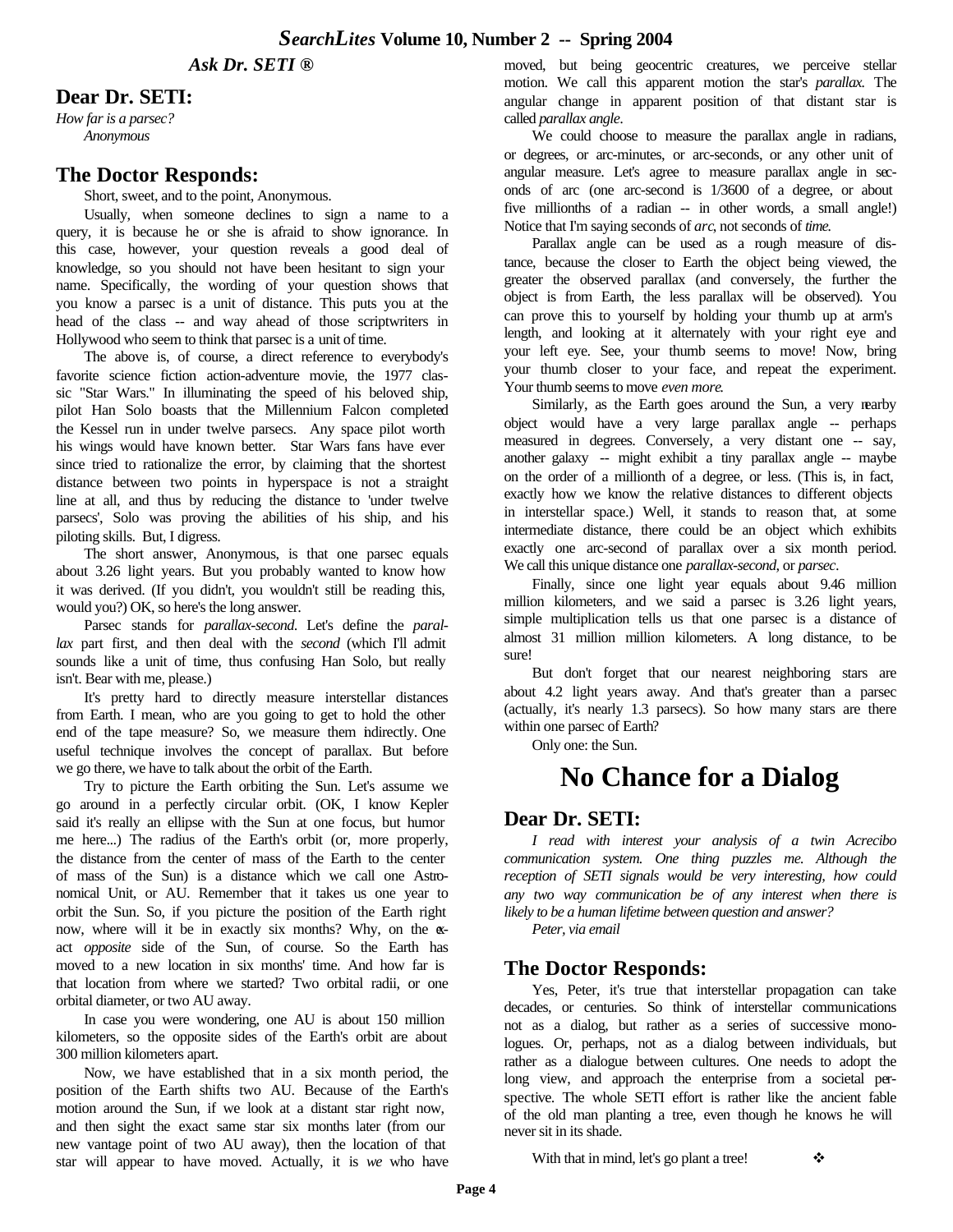### *Book Review*

#### **The Listeners, by James E. Gunn (2004 edition) Reviewed by H. Paul Shuch, Ph. D.**

The search for intelligent signals from space was Robert MacDonald's lonely life's work. Today, he would not be quite so alone, as many of us have been privileged to follow in his fictional footsteps. Indeed, in the three decades since The Listeners was first published, SETI has grown from an obsession of a handful of scientists working at the fringe, into a household word pursued by literally millions of amateur and professional enthusiasts. And yet, we have yet to uncover the Call from Capella, which was central to the plot of this science fiction classic. Perhaps we never will.

The widespread public interest and support which SETI now enjoys is indeed a tribute to human optimism. It also speaks volumes about Gunn's novel, recently reissued by BenBella Books, of Dallas TX, for this is the book that inspired a generation of SETI scientists to pursue the seemingly impossible. Many of us decided early on that we wanted to be Robert MacDonald when we grew up. And, if we ever do grow up, one or more of us may someday achieve that goal.

The SETI Institute's Tom Pierson notes in an insightful Introduction to this new edition that the growth in our technological prowess since Jim Gunn first penned this book has been astronomical. Our searches today are just beginning to approach the sensitivity of Big Ear (Gunn's fictional spacebased one, not the recently demolished radio telescope of the same name at Ohio State University). Our computerized signal analysis hardware and software are expanding the search space to include most of the microwave spectrum, as well as significant segments in the infrared and optical regions. Soon, the entire electromagnetic realm will reveal her secrets to us - all we need do is wait. Perhaps, as MacDonald did, for most of our lives.

More important, maybe, than our technological prowess is our societal progress. For the notion of humankind's uniqueness in the Universe is falling into disfavor (due, in large part, to this very novel!) The idea that we are but one civilization amongst the many is fast becoming the accepted paradigm. For my children's generation, the burning question is no longer *whether* we will achieve contact with our cosmic companions, but rather *when*.

A major shift in funding has occurred in the years since The Listeners first saw print. What Jim Gunn envisioned as a massive Government-sponsored project has gone grass-roots. Indeed, since the lamented day over ten years ago that Congress cancelled the NASA SETI program, thousands of radio amateurs and signal processing experimenters have turned their own modest backyard dishes toward the stars. Millions of ordinary citizens have lent their spare computer cycles to the process of analyzing data from the world's greatest radio telescope (the very one Robert MacDonald used in Gunn's story). And a handful of dedicated industrialists have financed the design and construction of arrays grander and more sensitive than those contemplated in fiction. SETI is truly the science that refuses to die.

We who dedicate our lives to The Search well realize that ours may be, like MacDonald's, a multi-generational effort. We can only dream large, as Jim Gunn has taught us to do, and count the days (or centuries) until our dreams are realized.

#### *Tutorial:*

## **Levels of Significance**

As most Project Argus participants already know, what our radio telescopes receive, most of the time, is noise (Karl Jansky, arguably the world's first radio astronomer, called it 'Cosmic Static'). The noise level coming out of your receiver is not constant. Rather, it varies up and down around an average level (the mean), by an amount determined by the variability of the noise (its standard deviation). Sigma is statistical terminology for the number of standard deviations away from the mean a given observation is.

When we do statistical analysis of signals, we typically measure the variability of the background noise, calculate how much signal strength one standard deviation (one sigma) would be, and then determine by exactly how many times that amount the signal exceeds the noise. This is the signal's significance: the more sigmas, the more credible the signal.

For example, if the receiver had a fixed noise level that varied within the range of plus or minus 3 dB, about 98% of the time, we would calculate that one standard deviation (one sigma) of change would be about one dB. Now, if a signal were 10 dB out of the noise, with one sigma being 1 dB, we could say that the signal was ten sigma above the noise.

For your information, the famous Ohio State University "Wow!" signal of 15 August 1997 was about 30 sigma -- a really strong signal! The probability that a 30-sigma event could occur at random is pretty close to zero. For our purposes, a signal that is six standard deviations above the background noise (that is, a six-sigma event) is generally considered to be credible, non-random, and worthy of further analysis.

Why six sigma? It's admittedly arbitrary, but if we set our decision rule too low (say, three sigma), we run the risk of having too many false positives. That is, every noise spike that comes along gets tagged as a real signal, and we spend all our time and resources chasing ghosts. On the other hand, if we set the decision rule too high (say, twenty sigma), we run the risk of throwing out the baby with the bath water, have an unacceptably high incidence of false negatives, and may thus miss ETI's call altogether.

Unfortunately, since most of us doing amateur SETI have not done statistical analysis on the receiver noise, we are generally not equipped to quantify the statistical significance of a detection, in terms of how many sigma a given event may have reached. It's much easier for us to calculate how many  $dB$  out or the noise a signal is than by how many sigma it  $\alpha$ ceeds the noise. That is why we test significance of our signals in other ways, such as by striving for multiple, independent confirmations by distant stations.

Of course, those of our members who have the ability to do statistical analysis of receiver noise are encouraged to do so. That would give us just one more analytical tool for testing the significance of a detection.

**Editor's Note:** Through a special arrangement with the publisher, members in good standing of The SETI League, Inc. may order copies of Jim Gunn's *The Listeners* (see review at left) for \$15.00 US, postpaid worldwide. Please use the ordering form on the back page of this issue of *SearchLites*. v

 $\overline{\phantom{a}}$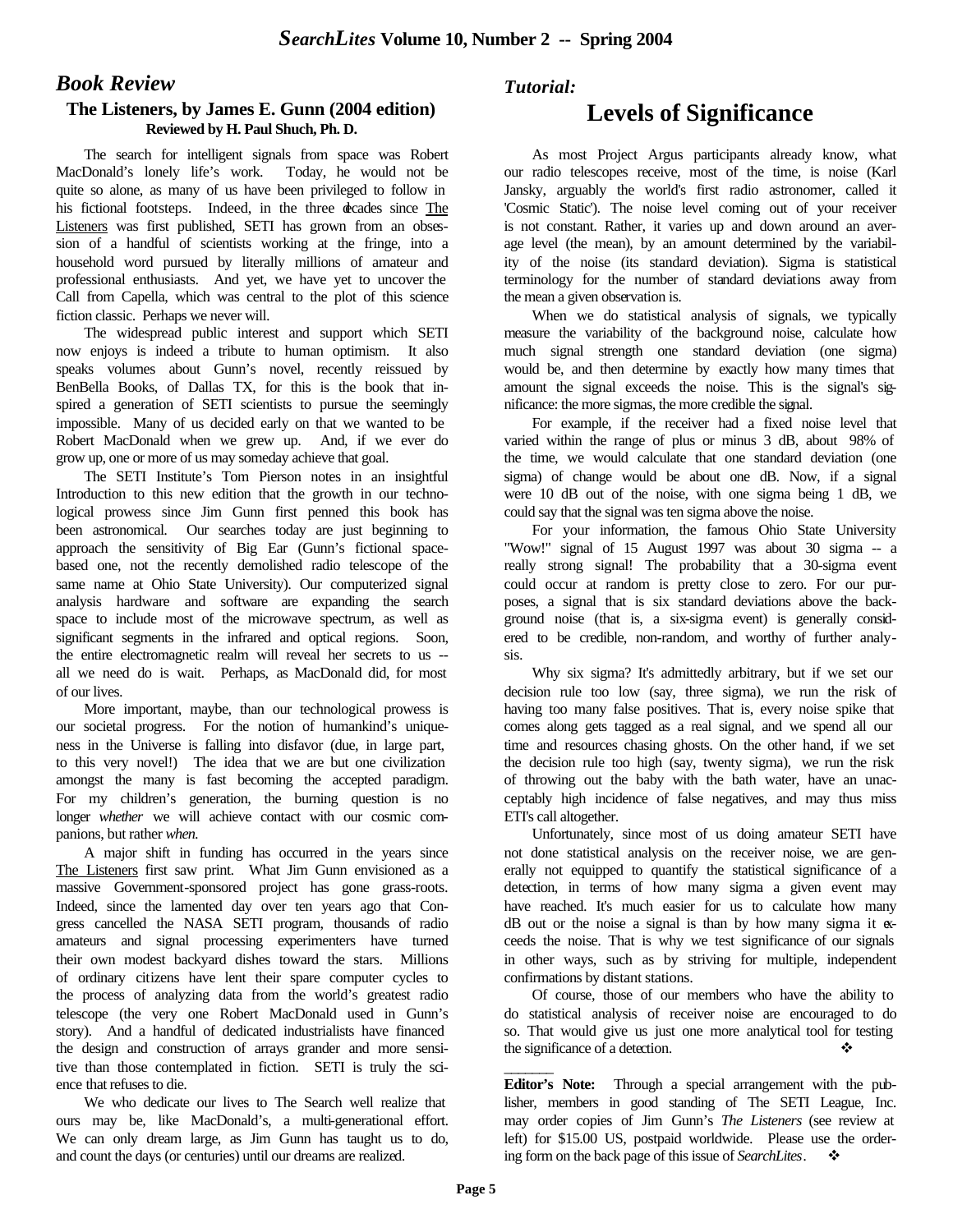## **Is Mars Ours?**

#### **The logistics and ethics of colonizing the red planet by David Grinspoon**

from Slate Magazine, used by permission

What a joy and a relief that we're back on Mars. The fourth stone from the sun has taunted us for centuries with shifting but persistent visions of nearby alien life. Finally, after several conspicuous failures, we have a conspicuous success: a six-wheeled, mini-Cooper-sized robot preparing to crawl across an ancient lake-bed, scratching and sniffing for subtle signs of past habitability.

What we will do on Mars for the next few months and, with future missions, for the rest of the decade, is clear: dig in the dirt and take in the air to learn the history of landscapes far more ancient than any left on Earth.

But what should we plan to do on Mars over the following decades, centuries, and millennia? The Mars Society, an organization dedicated to the proposition that we must send people to Mars ASAP, has an answer: build enclosed colonies there in the next few decades. Then, later in the century, begin to "terraform" Mars this means altering the air and surface, turning the red planet blue and green, making it habitable and remaking it in the Earth's image. After that, we'll wander there without giant protective domes or even Mars suits.

Reflexively, I am sympathetic. After all, I was a teenage space activist. I grew up high on the miracle of Apollo and the wonders of Clarke's 2001 My highschool friends and I felt part of a community of smart, forward-looking space and technology freaks. We flocked to grok Spock at science fiction conventions, and we eagerly joined the L5 Society, which is committed to beginning the human migration to space. L5—a stable point in empty space where the gravities of Earth and Moon are balanced, so objects, including space colonies, will stay put forever—was where we would build the first colony. We thought that we might live up there as adults. Our slogan then was "L5 in '95!"

Yet the disconnect between my youthful space idealism and at least some of today's more zealous advocates of the "humans to Mars" movement became evident when I attended the "Ethics of Terraforming" panel discussion at the founding convention of the Mars Society, held in Boulder, Colo., in August 1998. This event was hailed as the "Woodstock of Mars," and although there wasn't any rolling in the mud, there may have been some bad acid in the water supply, judging from some of the loose talk spilling from the stage.

Bob Zubrin, Mars Society President, stated that mankind has a duty to terraform Mars, that given the choice between letting Mars remain the sorry planet that it is and transforming it in Earth's image, we have a moral obligation to do the latter. He added that it is the

Western tradition to expand continually and to value humans above nature, that "this is the only system  $d$ values that has created a society worth living in."

These comments were amplified by panelist Lowell Wood, an architect of Reagan-era "Star Wars" spacebased weapons plans. Wood stated confidently that terraforming Mars will happen in the 21st century. "It is the manifest destiny of the human race!" he declared and went on to boast, "In this country we are the builders of new worlds. In this country we took a raw wilderness and turned it into the shining city on the hill of our world." To hell with terraforming: It seemed that we were discussing the Ameriforming of Mars.

Hearing these words, my heart sank. Is this really the way we want to frame our dreams of inhabiting Mars? Maybe these guys are simply not aware of the historical use of this phrase and its negative connotations, I thought. This hope vanished when Zubrin leapt to the defense of Manifest Destiny, shouting, "By developing the American West we have created a place that millions of Mexicans are trying to get into!" to a smattering of applause (and some gasps of disbelief) from the crowd.

Zubrin has written that we need to go to Mars because it will serve the same function that "pioneering the West" did for American civilization, creating jobs and opportunity and relieving population pressure. If there were an award for "most unfortunate choice of analogies," this should win. It is historically inaccurate, culturally clueless, and fails to capture some of the most compelling reasons why we really should consider someday bringing Mars to life by inhabiting it and perhaps eventually altering its environment with (and for) living creatures.

As of this writing, Mars has no people to be displaced. A better analogy is the original peopling of the Earth. The Mars colonists will be more like those brave souls first venturing from Africa 50,000 years ago than the European invaders of the American West. On Mars and beyond, we may have the opportunity to explore lands that are truly unoccupied, giving outlet to our need to explore without trampling on others.

Of course, it's possible that Mars is already inhabited by some kind of creature, and that could radically change the ethical landscape for future human activities. Perhaps some primitive bacteria, or the Martian equivalent, are living large in an underground hot spring, safe from the dry, freezing, irradiated surface. This is why we need to first proceed with our current robotic explorers, to make sure that Mars, today, really is as dead as it looks.

If it is, then bringing life there—humans, trees, fish, and slime-mold, say—will be the right thing to do. Why? If you find an unused, vacant lot, isn't it worthwhile to plant a garden there? Furthermore, as long as we are a single -planet species, we are vulnerable to extinction by a planetwide catastrophe, natural or self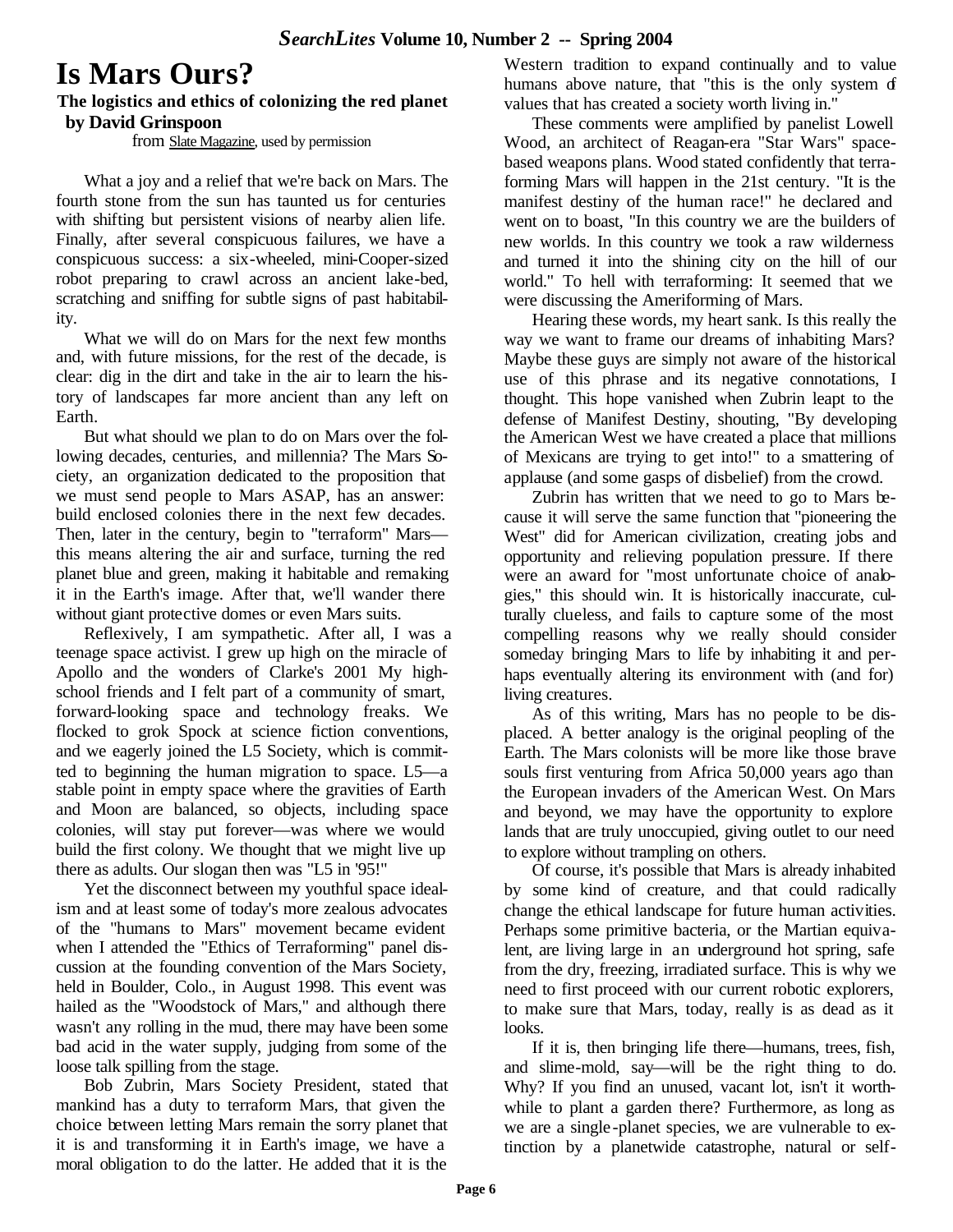induced. Once we become a multiplanet species, our chances to live long and prosper will take a huge leap skyward.

Today on Earth we are grappling with the fact that you cannot "conquer" a planet, even if—especially if—it is your home and your life support system. If we go to Mars with the idea that we can charge ahead and subdue a new world, our efforts are doomed. We should rather study how we might learn to help cultivate a Martian Biosphere that is balanced and self-sustaining, as is the Earth's. (On the other hand, the conquering mentality would save us time and money. We could skip planting the Martian forests, which would eventually be chopped down anyway, and go straight to sprawling developments of condos, strip malls, Starbucks, and Blockbuster Videos.)

But the future peopling of Mars is much more than a scientific endeavor. It is a step of historic and spiritual importance for the human race. Any group that seeks to garner support for human journeys to Mars must reassure people that this goal is broadly humanistic and environmentally conscientious. There is no reason why this can't be the case. The fanatical comments quoted above do not represent the majority view of Mars Society members; some are credible, thoughtful activists with an inclusive vision more likely to win wide support for continued Mars exploration. I hope they succeed in burying the "pioneering the West" analogy before it does any more damage to the cause. While we're at it, let's retire the word "colonization," which carries a permanent stain, and talk instead about the "cultivation" or "animation" or "peopling" of Mars. I know that some of you Mars hounds will dismiss the above as a bunch of PC nonsense. Fine, but it's your movement that is not yet taking the world by storm.

Some extremists have even proposed that we "claim" Mars for the United States, although there is a U.N. (remember them?) treaty that expressly forbids this. Many others have been engaged, at Mars Society conventions, in thoughtful discussions about what kind of governing constitution would be appropriate for the first settlements beyond the Earth.

Is Mars ours for the taking? Do we have a right to it? Not to be too Clintonian, but the answer may depend on what we mean by "we." Mars does not belong to "America," nor to Earth, nor to human beings. But if by "we," we mean "life," then yes, Mars belongs to us because this universe belongs to life. I mean, without us, what's the point? But before we go there and set up greenhouses, dance clubs, and falafel stands, let's make sure that, in some subtle form that could be harmed by the human hubbub, life does not already exist there. If not, then by all means build cities, plant forests and fill lakes and streams with trout—bring life to Mars and Mars to life. We'll then be the Martians we've been dreaming about for all these years.

## *Introducing:* **The SETI League's Volunteer Coordinator for Tunisia**

**Name:** Hamdi Mani

**City:** El Kantaoui, Tunisia

Email: hamdi\_mani@yahoo.fr

**Interests:** I am a University student extremely interested in Radio Astronomy, SETI, cosmology, mathematics, electronics and computer science.

**SETI Activities:** I am building my first amateur radio telescope; it will be used to do radio astronomy and SETI, and I hope to be part of the Argus Project. I am a member in SARA, the Society of Amateur Radio Astronomers. I will fill out the Project Argus Participant Survey form as soon as I finish building the first version of my Argus station.

I am subscribing to the ARGUS technical email list because I believe it can be a very interesting source of ideas and help for me.

**Future Plans:** convincing the government of my country to start building a professional research facility that will be used for radio astronomy and SETI. I am also looking to make my country participate in international projects like the Square Kilometer Array radio telescope and other research projects.

I am looking to become a very active member within the SETI League. Finally, I would like to thank you again for accepting me into your organization. I am proud to be the first member from Tunisia.

Best Regards,



Executive director H. Paul Shuch presents the European Radio Astronomy Club's DSP-FFT Award, their highest honor, to SETI League founder and president Richard Factor (see the Winter 2004 *SearchLites* for details). ❖